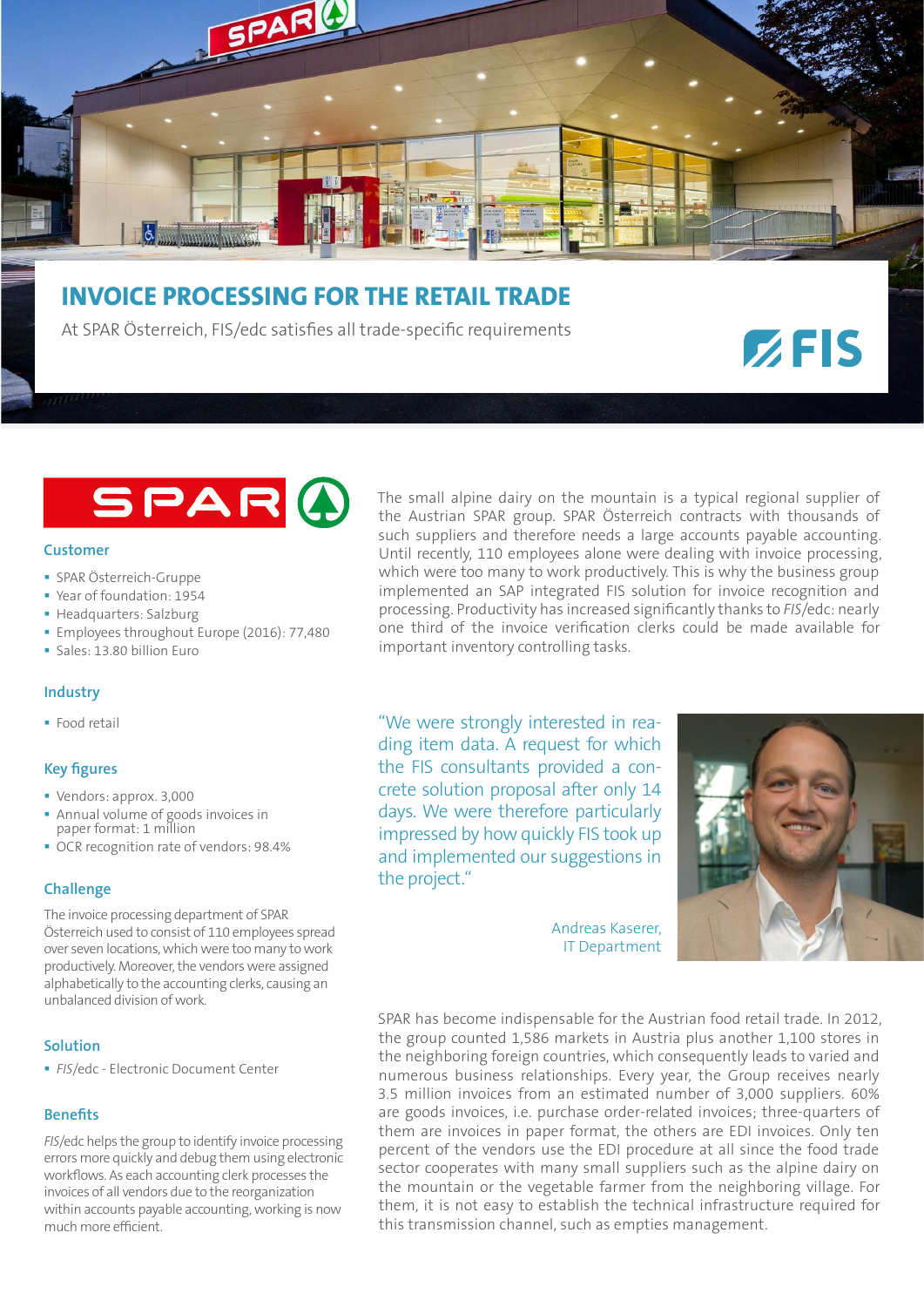

From left to right: Robert Lackner, Head of Goods Controlling, Manuela Toferer, Group Leader ..Scanning and Validation" and Andreas Kaserer, IT Department

Every year, the group receives around one million goods invoices in paper format by mail. Until 2009, 110 employees of SPAR Österrreich's financial accounting department alone had been dealing with invoice verification and further processing. Half of them at the Salzburg location (invoices for wholesale, shelf stable food, 60 INTERSPAR hypermarkets and Hervis sports retail stores) as well as at the six regional administrations (invoices for around 800 SPAR markets).

In 2009, the company intended to implement a solution for electronic invoice processing to increase the productivity of the accounts payable accounting. SPAR Österreich invited eight out of 25 preselected software producers for a presentation on site. FIS finally won the race.

# **Creating debit memos to vendor with** *FIS***/edc**

This is how *FIS*/edc maps essential trade-specific requirements of SPAR Österreich: At first, debit memos to vendor are created even if no GR item is available. SPAR creates such debit memos whenever the clearing of the vendor does not correspond with the goods receipt. The employees either wait for the vendor to issue a credit memo or issue a debit memo to vendor themselves. This means that the vendor is burdened with the difference by posting the fully invoiced value while a debit is issued. "This happens all the time in the trade sector and a software solution must therefore enable this procedure," says Andreas Kaserer. In the SAP standard system, this is only possible if a GR item is available. However, there are many invoices that the vendor uses to clear an item that is not part of the goods receipt. *FIS*/edc enables SPAR to create such debit memos to vendor even without goods receipt.

# **Dynamic header data processing**

Another trade-specific characteristic of the FIS solution is the "dynamic header data processing". SPAR quickly abandoned its initial plan of reading all item data of its invoices since FIS was able to implement a considerably more efficient solution. It should be sufficient that the total sum of the invoice corresponds with the purchase order. The *FIS*/fci OCR component only reads item data if differences occur. "We were initially very interested in reading item data. Two weeks later, the FIS consultants already provided us with a concrete solution proposal. FIS quickly implemented our suggestions in the project, which particularly impressed us," says Robert Lackner, head of goods controlling at SPAR Österreich. For him, this is the unique selling feature of its software partner  $-$  a standard product combined with a manufacturer that reacts very flexibly to changes.

In January 2010, SPAR Österreich changed over the first 400 vendors to OCR recognition using the *FIS*/fci invoice reading software. 98.4% of the vendors were recognized correctly. Immediately after the FCI OCR solution had gone live, all other header data was identified correctly in approximately 60% of the invoices so that a validation was no longer necessary. The recognition rates increased steadily in the following time due to the learning ability of the *FIS*/fci invoice reading software. In the course of the *FIS*/fci implementation, SPAR Österreich wrote to all vendors asking them to adapt their invoices to defined layouts, which yet again slightly increased the already excellent recognition rates.

"*FIS*/edc helps us to identify invoice processing errors more quickly and to correct them using electronic workflows. For this purpose, different error statuses could be easily implemented into the invoice verification software."

Manuela Toferer, Group Leader "Scanning and Validation"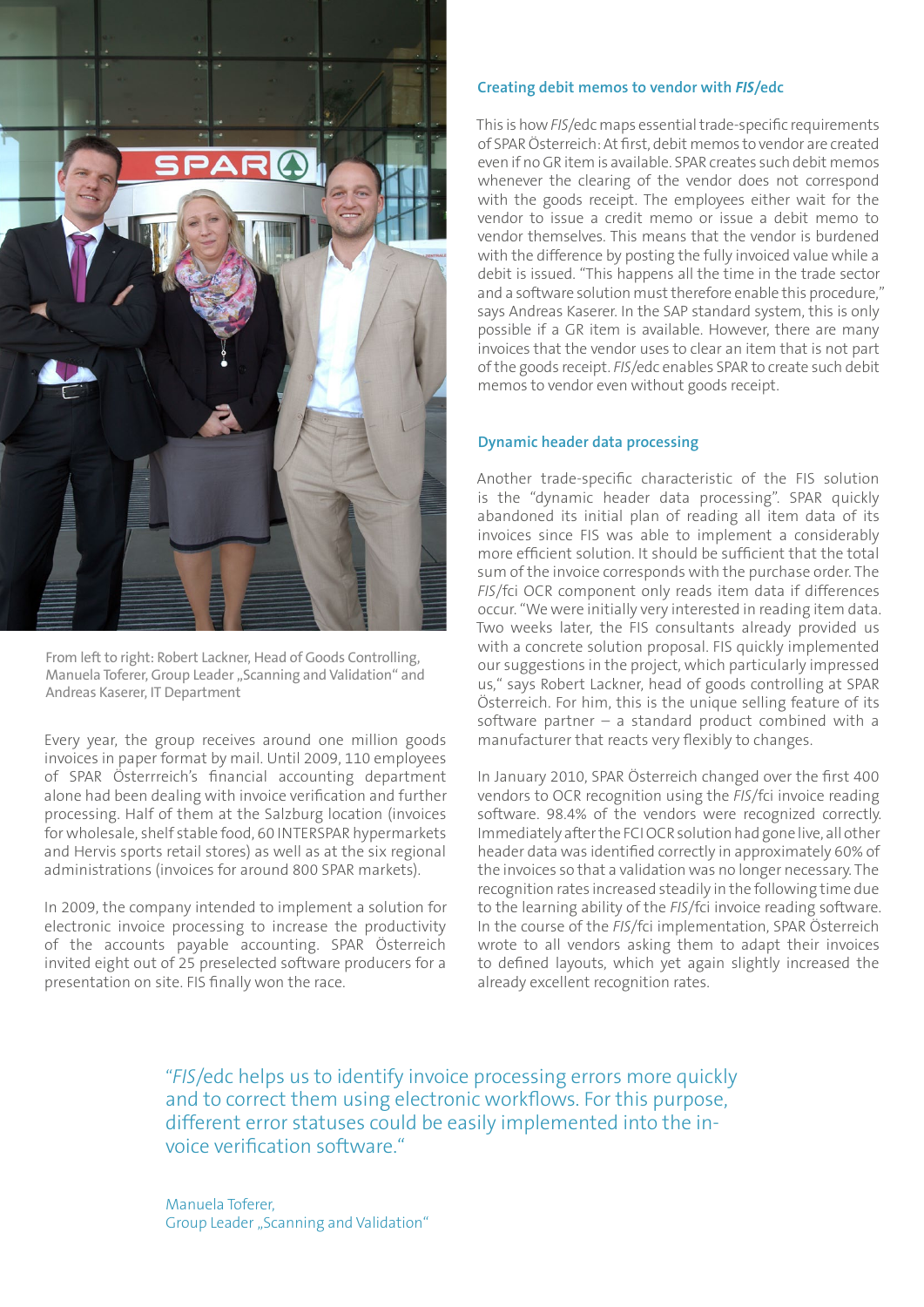SPAR Österreich differentiates strictly between the validation and verification of invoices. After the scan process, *FIS*/fci reads all legal and fiscal invoice components, i.e. vendor, invoice number, document date etc. and verifies them by means of diverse plausibility criteria. If the invoice reading software does not find the invoice number or if the vendor does not correspond to the master data, the employees responsible for invoice validation will receive the respective invoice and can correct it manually.

Subsequently, the invoice is transferred to the invoice verification department where it will be linked to the goods receipt. If a GR cannot be found, the employee starts specific workflows in *FIS*/edc to identify missing goods receipts, price or quantity differences. It is typical for the trade sector

#### **Aggregated mass price change**

Things become tricky if such an invoice is sent to many chain stores, maybe even to all 800 markets. Many vendors invoice every store separately. If the price is not correct, the financial accounting based in Salzburg receives 800 feedbacks. Robert Lackner, in turn, has to send 800 e-mails to the purchasing department with the request to identify the error. "This is why we wanted to find a way to bundle these feedbacks so that the purchaser has to decide only once which price is the correct one," says Mr. Lackner. For such cases, FIS has integrated another trade-specific characteristic into *FIS*/edc: the "aggregated mass price change

. All documents are collected in a special table



"Today, only 70 instead of 110 employees deal with validation and invoice verification. Since the implementation of the electronic invoice processing, 40 employees have been made available for inventory controlling, an extremely important activity for us which involves the correctness check of stocks and the determination of inventory differences."

Robert Lackner, Head of Goods Controlling

that only 40 % of the invoices (which is less than half of all invoices) do not require such workflows but can be posted directly. There are always technical and organizational reasons that cause price errors, such as promotion offers that the retail runs every week and whose periods can be extended or shortened spontaneously. Consequently, the data quality in this area is rather poor, which is characteristic for the trade sector.

*FIS*/edc helps SPAR Österreich to identify such errors more quickly and debug them using electronic workflows. "We have had different error statuses implemented into the invoice verification software," explains Manuela Toferer, group leader of the "Scanning and Validation" department. Error status 2, for instance, means that each invoice item has a goods receipt but there are quantity errors. By triggering the *FIS*/edc workflow, a request is sent to the recipient on site to clarify the difference. It may happen that there is a second goods receipt for this specific item that only needs to be added, which must be checked by the invoice processor. Status 3, however, means that all invoice items are linked to a goods receipt, i.e. all quantities are correct but price errors exist. It is now up to the purchaser to determine the correct price: the price defined in the master data or the invoiced price.

and the request on the correct price is sent to the purchaser only once.

In the course of the changeover to the electronic invoice processing, SPAR Österreich-Gruppe has reorganized its accounts payable accounting. The vendors used to be assigned alphabetically to the accounting clerks. Today, however, every accounting clerk verifies the invoices of all vendors of "their" store. Since some vendors send hardly readable invoices and some send invoices that can be posted immediately, the division of work used to be unbalanced. Today, every employee processes the invoices of all vendors. Consequently, the division of work and the comparability have been optimized and everybody can substitute each other.

# **One third of the accounts payable accounting department redeployed elsewhere in the business**

In the department of Robert Lackner, only 70 instead of 110 employees deal with validation and invoice verification. Since the implementation of the electronic invoice processing, 40 employees have been made available for inventory controlling, an extremely important activity for trade companies which involves the correctness check of stocks and the determination of inventory differences. "Inventory controlling has become more accurate and we are now able to prepare the data for sales. We would not